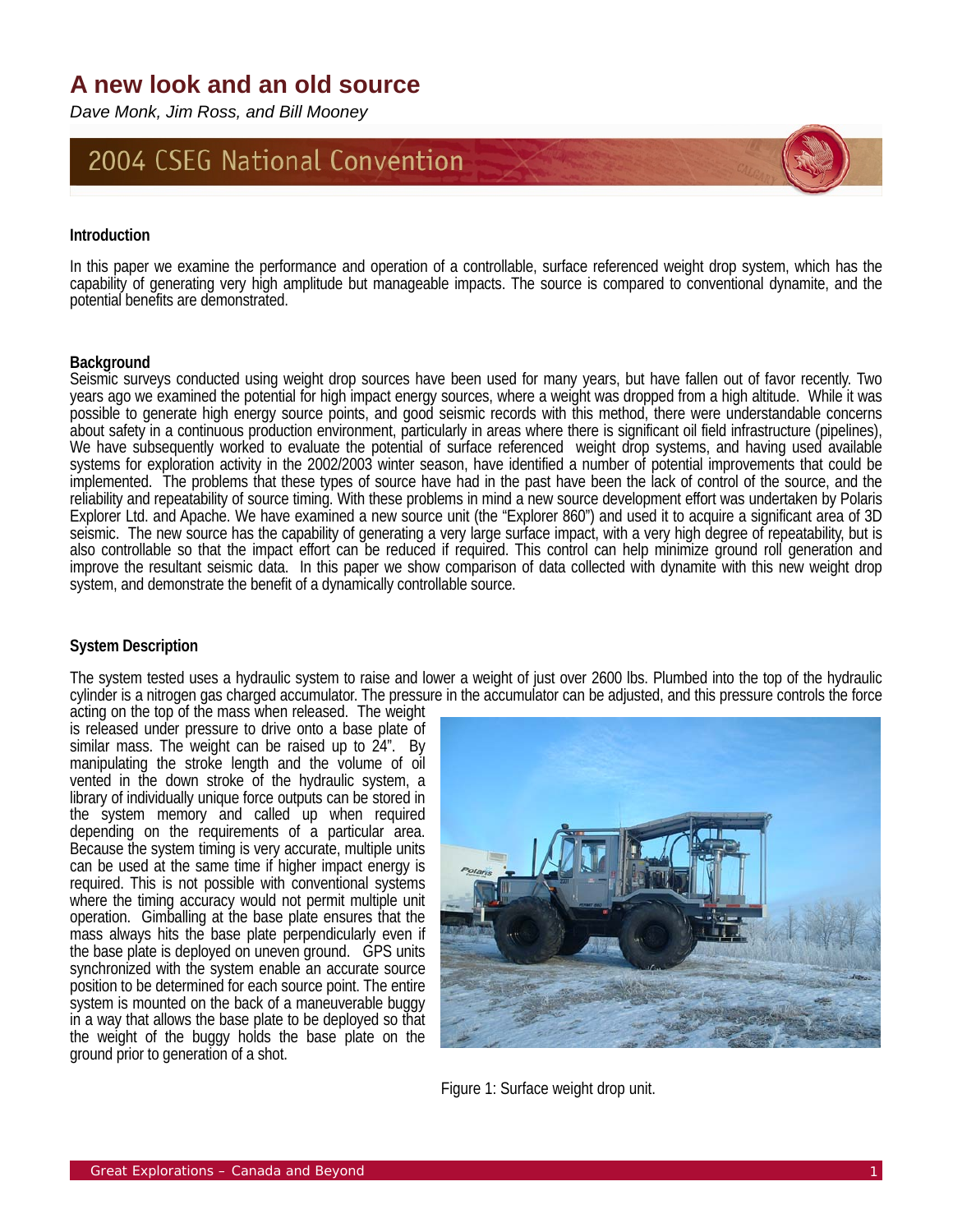#### **Weight Drop Tests**

The system was tested to measure peak output force and timing. Testing suggested accuracy of timing to sub microsecond levels, with highest force configuration, which was determined to have a peak impact of greater than 650,000 lb. However, there was significant apparent timing delay from the first to subsequent impacts. The seismic returns from the first impact at a particular location always had longer travel time than subsequent impacts at the same location. This was caused by compaction of the ground under the base plate when the unit was first fired at any location.

Deployment of the units in the field showed that once the base plate was "bedded in", the repeatability from one "drop" to another was very good, and shots could be vertically stacked if required. However, it was found that for the exploration objectives in the area of the test, there was no requirement for vertical stacking, as a single "thump" produced excellent seismic returns with good signal to noise at the objective levels. Tests were conducted to examine the effect of variation of the activation force. The bottom limit to activation force is effectively a freefall of the mass. The best seismic records were produced when the activation force was less than the peak force.

#### **Test Results**

Figures 1 and 2 show a comparison between a shot using the weight drop source at maximum impulse, and another shot at the same location using 65% impulse. It is clear that much of the ground roll associated with the larger impact is reduced and that the overall signal to noise is enhanced, when using less than the maximum impulse energy.



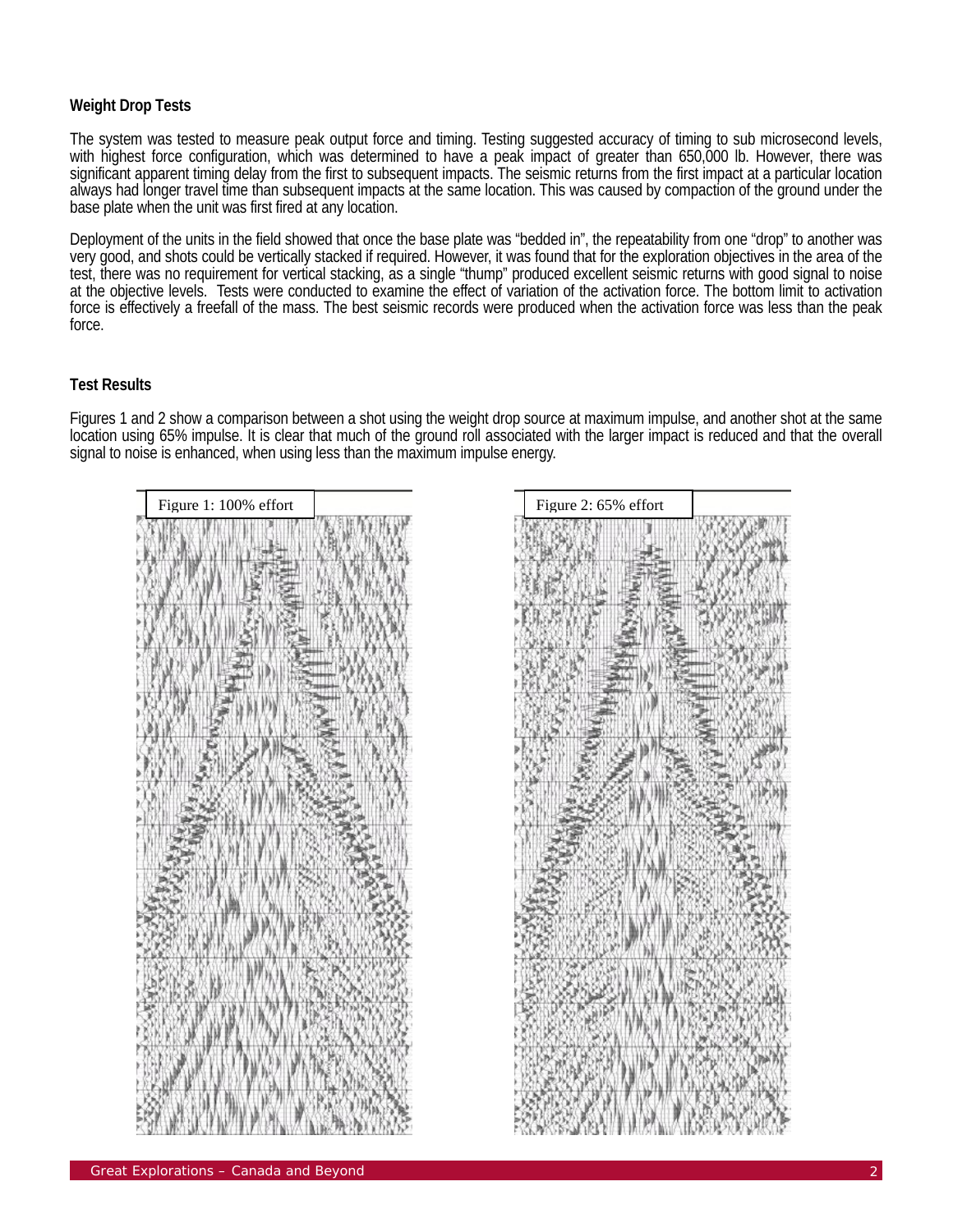Comparison with individual dynamite records suggests that Signal to Noise ratio is at least as good as conventional dynamite source records in this area, and detailed comparison will be made in the paper.

As part of the testing sequence, individual "thumps" were recorded separately, but each location was thumped several times. This permitted evaluation of the summation of energy from several thumps at the same location, as well as comparison of different shots and stack sections. Figure 4 shows a 2D stack line produced within 1.5 hours of completion of shooting. This line is the stack of a series of shots using only the second "thump" at each source location, using 100% effort at each source location. The data has been though preliminary processing in the field, but already shows excellent continuity and reflection strength at the target depths. The comparison data on the right of figure 4 is a dynamite line extracted from final processing of an adjacent 3D survey shot earlier. This line is in the same area, but is not in exactly the same location as the 2D test line. The improvement from the thumper data is evident.



Figure 4: Stack section. Weight drop (left) and dynamite (right)

### **A comment on Operation efficiency and cost**

When designing a 3D dynamite survey, the cost of drilling holes can become a critical factor in the overall design of the survey. This effectively places a limit on the shot line interval, and the shot interval down a line. When using the surface weight drop system, shots can be taken very rapidly, and with more than one unit active it is possible to achieve levels of shot production which are likely to be much higher than achievable with dynamite. In this case the limiting factor to operational efficiency moves away from the shots, and recording is limited by the number of receivers that have to be moved on a regular basis. If the operation is limited by receiver moves, then the number of shots can be increased (with surface weight drop) without any increase in cost of operations. It is therefore possible to increase the effective fold of 3D seismic using surface weight drop systems by decreasing the shot interval along the shot line without detriment to the efficiency of the crew, or cost of the operation. This further has the potential to improve the quality of the final seismic data.